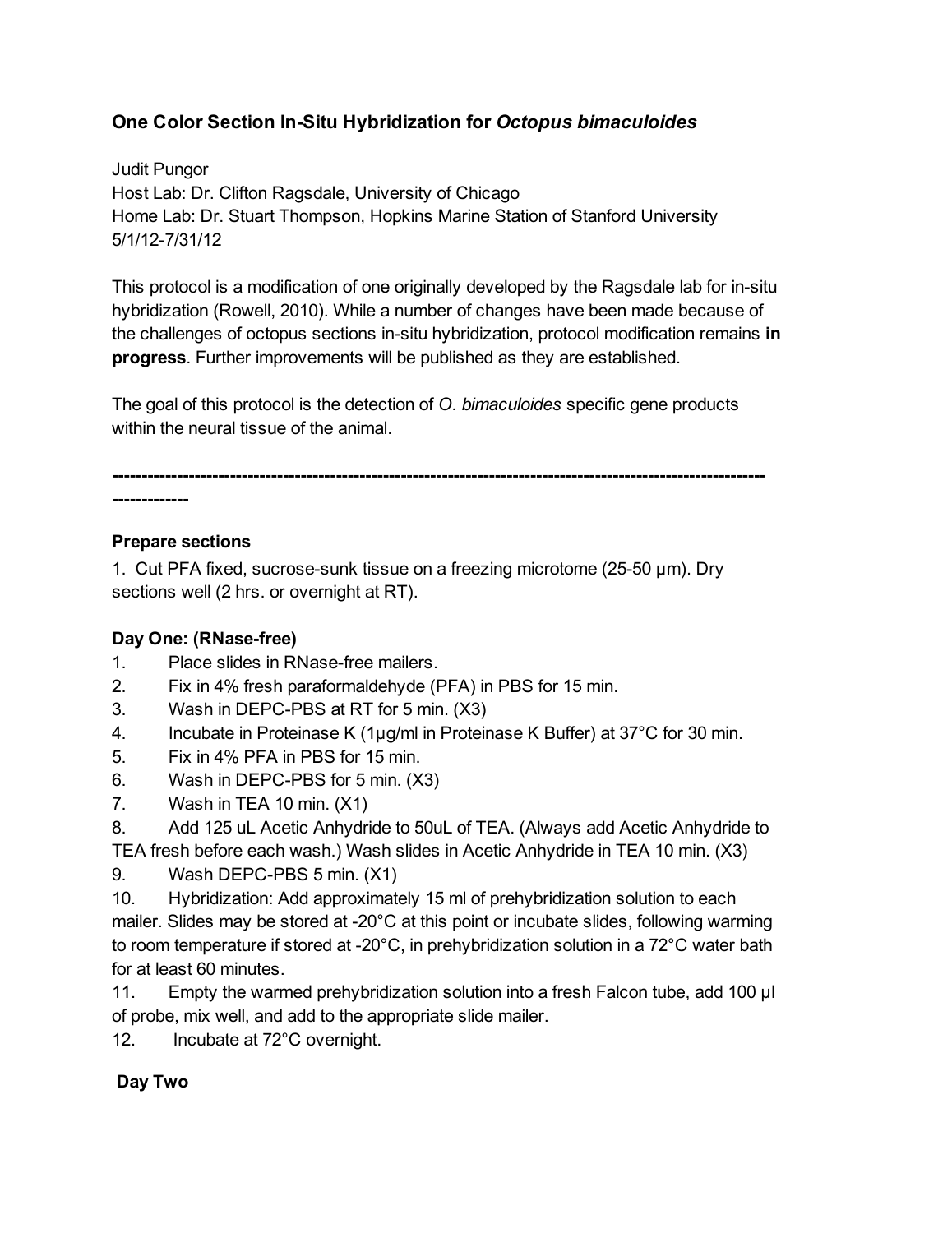1. Transfer slides to Day 2 mailers containing preheated Solution X. For the first Solution X Wash, add 5mg/mL of Yeast tRNA to the Solution X before adding it to the mailers. Mailers with hybridization solution and probe can be saved at -20°C and reused.

2. Stringent Wash: Solution X for 45 min. at 72°C. (X3)

3. Wash for 15 min. in TBST at RT. (X3)

4. While washing in TBST, prepare the preadsorbed antibody: Incubate 35 mg of octopus embryo powder in 0.5ml of TBST for 30 minutes at 72°C. Chill on ice for 15 minutes. Add  $5\mu$  of lamb serum and 3  $\mu$  anti-DIG alkaline phosphatase fab fragments. Incubate at 4°C for 60 minutes while rocking. Centrifuge for 10 minutes and remove supernatant containing preadsorbed antibody.

5. Block for 1 hr. at RT (or overnight at 4°C): 10% lamb serum in TBST.

6. Add preadsorbed Anti-DIG antibody to 15 ml of 1% lamb serum in TBST. Mix well and incubate at RT for 2 hrs. (or overnight at 4°C).

- 7. 15 min. TBST wash. (X3)
- 8. Wash for 10 min. in freshly prepared NTMT.

9. Color Reaction: Add 3.5 µl NBT and 3.5 µl BCIP per ml NTMT. Incubate at RT in the dark. Leave overnight in color reaction at RT or 4°C as appropriate. (To remove pink or light purple background, replace color reaction solution with plain NTMT and leave at 4°C overnight.)

### **Day Three:**

1. Replace color reaction solution with fresh solution once a day or as appropriate to minimize background. When color has developed, rinse twice in Stop TE buffer, then wash in Stop TE for 1-2 hrs.

- 2. Wash in TBST overnight at RT.
- 3. Store in 10% Formalin in PBS overnight at 4°C.
- 4. Wash in PBS for 5 min. at RT. (X2)
- 5. Remove slides from mailers, place in slide holders and allow them to dry at RT.

# **Solutions**

### **Hybridization Solution (500mL)**

50% Formamide: 250 ml Formamide 5x SSC: 12.5 ml 20x SSC (pH 4.5) 1% SDS: 50 ml 10% SDS .2 mg/mL heparin: .1 g .5 mg/mL Acetylated BSA: 8.3 mL of ~30mg/mL stock 5 mg/mL Yeast tRNA: 2.5 g

## **.1M TEA pH 8 (for acetylation) (1L)**

13.3 mL triethanolamine 983.7mL DEPC-H2O